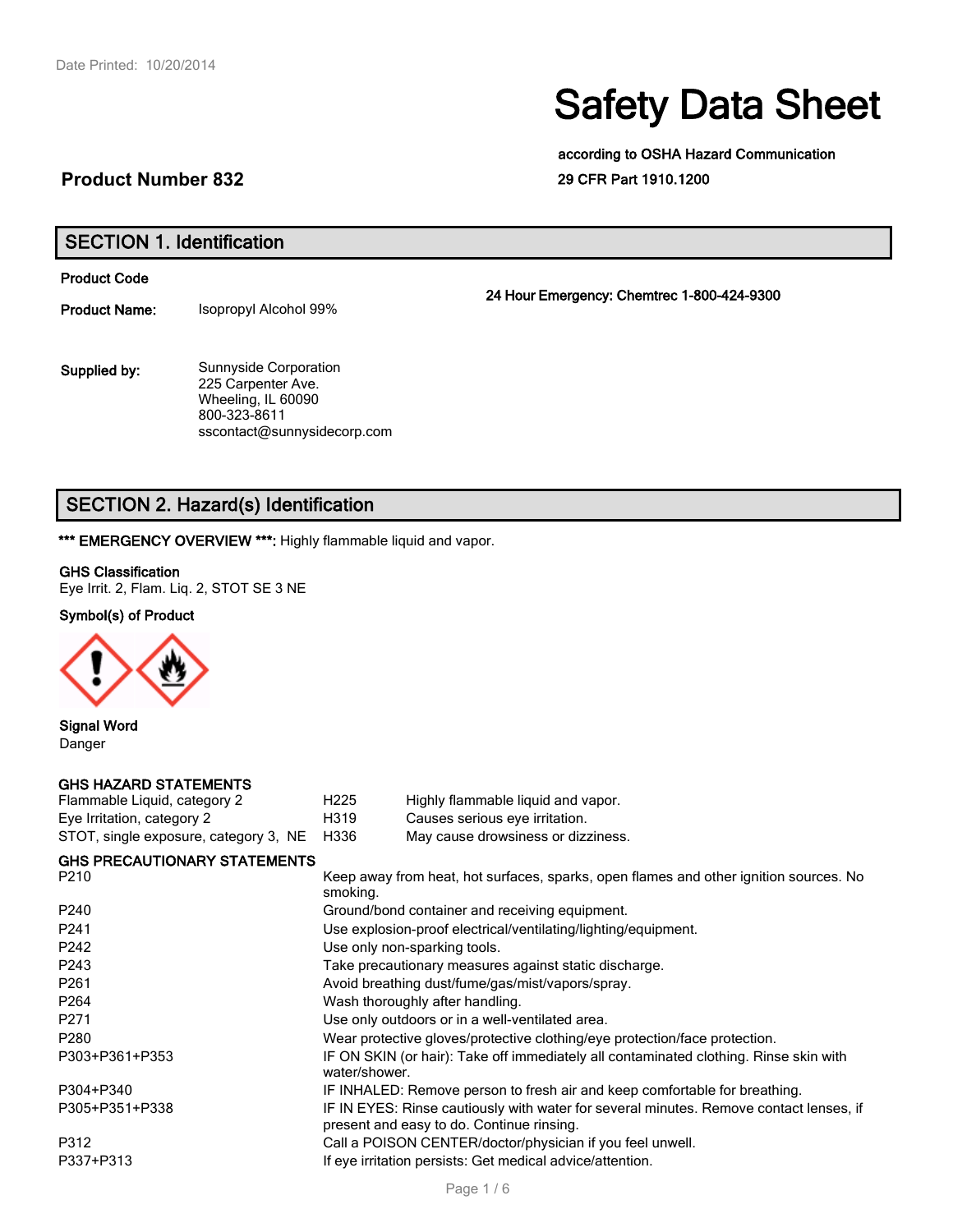| P370+P378 | In case of fire: Use appropriate method to extinguish.                                                 |
|-----------|--------------------------------------------------------------------------------------------------------|
| P403+P233 | Store in a well-ventilated place. Keep container tightly closed.                                       |
| P403+P235 | Store in a well-ventilated place. Keep cool.                                                           |
| P405      | Store locked up.                                                                                       |
| P501      | Dispose of contents/container in accordance with local/regional/national/international<br>regulations. |

#### SECTION 3. Composition/Information on Ingredients

Chemical Name CAS-No. Wt. % GHS Symbols GHS Statements 2-propanol 67-63-0 75-100 GHS02-GHS07 H225-319-336

The text for GHS Hazard Statements shown above (if any) is given in the "Other information" Section.

#### SECTION 4. First-Aid Measures



FIRST AID - EYE CONTACT: Immediately flush eyes with water. Flush eyes with water for a minimum of 15 minutes, occasionally lifting and lowering upper lids. Get medical attention promptly. Remove contact lenses if worn.

FIRST AID - SKIN CONTACT: Remove contaminated clothing. Wash skin with soap and water. Get medical attention. Wash clothing separately and clean shoes before reuse.

FIRST AID - INHALATION: Rescuers should put on appropriate protective gear. Remove from area of exposure. If not breathing, give artificial respiration. If breathing is difficult, give oxygen. Keep victim warm. Get immediate medical attention. To prevent aspiration, keep head below knees.

FIRST AID - INGESTION: Do not induce vomiting. Do not give liquids. Obtain emergency medical attention.

#### SECTION 5. Fire-Fighting Measures

UNUSUAL FIRE AND EXPLOSION HAZARDS: Highly flammable liquid and vapor. Vapors/dust may cause flash fire or explosion. Vapors can travel to a source of ignition and flash back. Empty containers retain product residue (liquid and/or vapor) and can be dangerous. DO NOT pressurize, cut, weld, braze, solder, drill, grind, or expose such containers to heat, flame, sparks, static electricity, or other sources of ignition. Also, do not reuse container without commercial cleaning or reconditioning.

SPECIAL FIREFIGHTING PROCEDURES: As in any fire, wear self-contained breathing apparatus pressure-demand (MSHA/NIOSH approved or equivalent) and full protective gear. Avoid use of solid water streams. Water spray to cool containers or protect personnel. Use with caution. Use water spray to knock down vapors. Water runoff can cause environmental damage. Dike and collect water used to fight fire.

EXTINGUISHING MEDIA: Carbon Dioxide, Dry Chemical, Foam, Water Fog

#### SECTION 6. Accidental Release Measures

STEPS TO BE TAKEN IN CASE MATERIAL IS RELEASE OR SPILLED: Wear appropriate personal protective equipment. (See Exposure Controls / Personal Protection Section.)Eliminate all ignition sources. Prevent additional discharge of material if able to do so safely. Do not touch or walk through spilled material. Avoid runoff into storm sewers and ditches which lead to waterways. Ventilate spill area. Stay upwind of spill. A vapor supressing foam may be used to reduce vapors. If leak or spill has not ignited, use water spray to disperse the vapors. Collect spilled materials for disposal. Use only non-combustible material for clean-up. Use clean, non-sparking tools to collect absorbed materials. Absorb spill with inert material (e.g. dry sand or earth), then place in a chemical waste container. Recover by pumping (use an explosion proof or hand pump).

#### SECTION 7. Handling and Storage



HANDLING: Use only in a well ventilated area. Avoid breathing vapor, fumes or mist. Avoid contact with eyes, skin, and clothing. Ground and bond containers when transferring material. Use spark-proof tools and explosion proof equipment. Always open containers slowly to allow any excess pressure to vent. Follow all MSDS/label precautions even after containers are emptied because they may retain product residues.

STORAGE: Keep away from heat, sparks, and flame. Store containers in a cool, well ventilated place. Keep container closed when not in use. Protect from direct sunlight.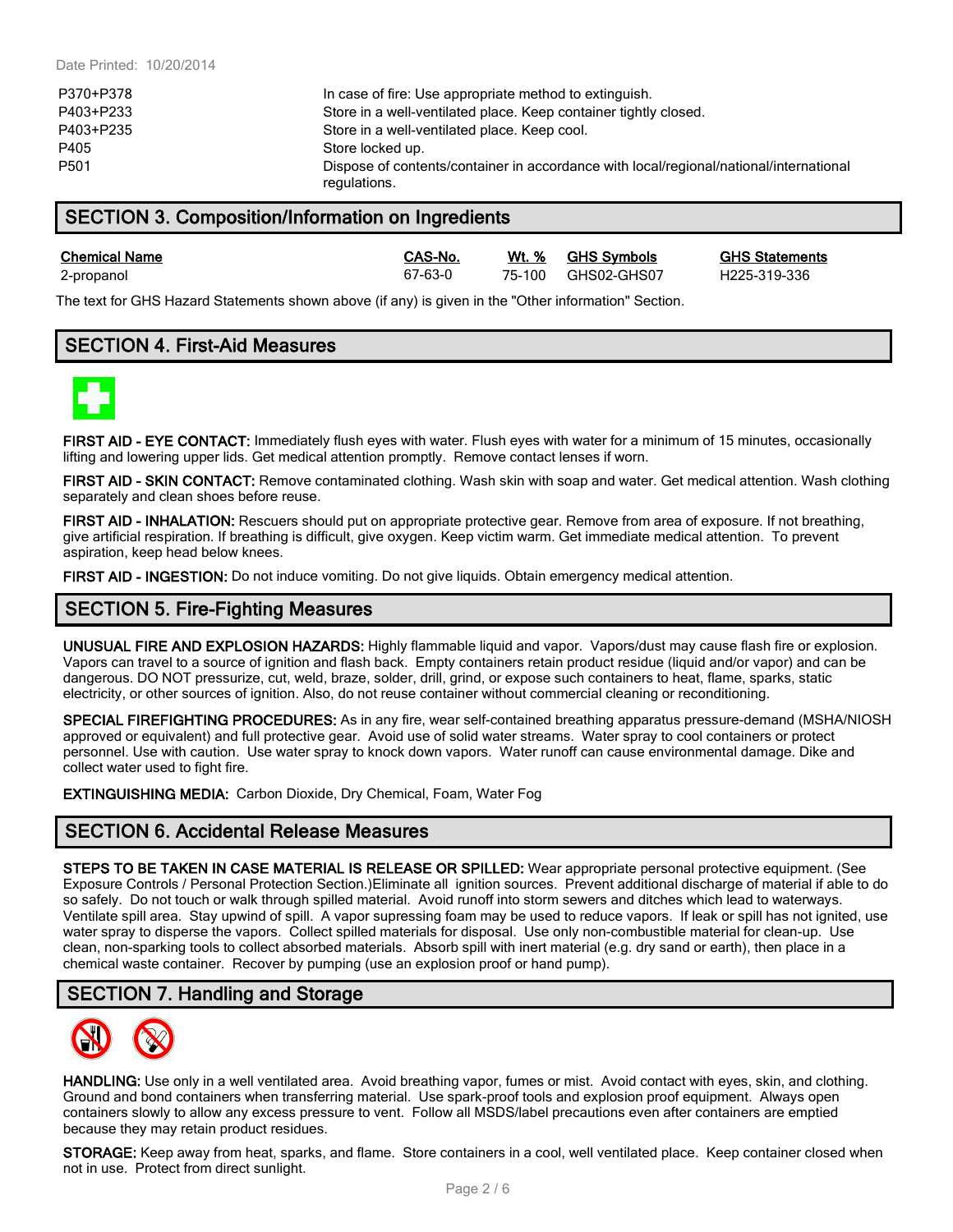#### SECTION 8. Exposure Controls/Personal Protection

| Ingredients with Occupational Exposure Limits |                      |                       |                     |                         |  |  |
|-----------------------------------------------|----------------------|-----------------------|---------------------|-------------------------|--|--|
| <b>Chemical Name</b>                          | <b>ACGIH TLV-TWA</b> | <b>ACGIH-TLV STEL</b> | <b>OSHA PEL-TWA</b> | <b>OSHA PEL-CEILING</b> |  |  |
| 2-propanol                                    | $200$ ppm            | 400 ppm               | $400$ ppm           | N.D.                    |  |  |

#### Personal Protection



RESPIRATORY PROTECTION: NIOSH/MSHA approved respirators may be necessary if airborne concentrations are expected to exceed exposure limits.



SKIN PROTECTION: Wear impervious protective gloves. Wear long sleeves when contact is likely to occur. Wear protective gear as needed - apron, suit, boots.



EYE PROTECTION: Use chemical splash goggles and face shield (ANSI Z87.1 or approved equivalent).



OTHER PROTECTIVE EQUIPMENT: Facilities storing or utilizing this material should be equipped with an eyewash facility and a safety shower.



HYGENIC PRACTICES: Do not eat, drink, or smoke in areas where this material is used. Avoid breathing vapors. Remove contaminated clothing and wash before reuse. Wash thoroughly after handling. Wash hands before eating.

#### SECTION 9. Physical and Chemical Properties

| Appearance:                 | Clear, colorless liquid | <b>Physical State:</b>         | Ligu    |
|-----------------------------|-------------------------|--------------------------------|---------|
| Odor:                       | Typical                 | <b>Odor Threshold:</b>         | N.D.    |
| Density, g/cm3:             | 0.790                   | pH:                            | N.D.    |
| Freeze Point, °F:           | N.D.                    | Viscosity:                     | N.D.    |
| <b>Solubility in Water:</b> | Soluble                 | <b>Explosive Limits, vol%:</b> | $2.0 -$ |
| Boiling Range, °F:          | 180 - 181               | Flash Point, °F:               | 53      |
| <b>Evaporation Rate:</b>    | $2.88$ (n-Bu Acetate=1) | Auto-ignition Temp., °F:       | N.D.    |
| <b>Vapor Density:</b>       | 2.08                    | <b>Vapor Pressure:</b>         | 32.2    |

olorless liquid **Physical State:** Liquid Physical State: Odor Threshold: N.D. Explosive Limits, vol%: 2.0 - 12.0<br>Solution: Solution: Solution: 2.0 - 12.0 Boiling Range, °F: 180 - 181 Flash Point, °F: <sup>53</sup> Auto-ignition Temp., °F: **Vapor Pressure:** 22.25 mm Hg @ 20C

(See "Other information" Section for abbreviation legend)

#### SECTION 10. Stability and Reactivity

#### STABILITY: No Information

CONDITIONS TO AVOID: Avoid impact, friction, heat, sparks, flame and source of ignition.

INCOMPATIBILITY: Avoid contact with caustics. Prevent contact with inorganic acids. Prevent contact with aldehydes. Avoid contact with chlorinated compounds. Prevent contact with halogens. Prevent contact with strong oxidizing agents. Avoid contact with amines.

HAZARDOUS DECOMPOSITION PRODUCTS: Toxic gases/fumes are given off during burning or thermal decomposition. During combustion carbon monoxide may be formed. During combustion carbon dioxide may be formed.

#### HAZARDOUS POLYMERIZATION: No Information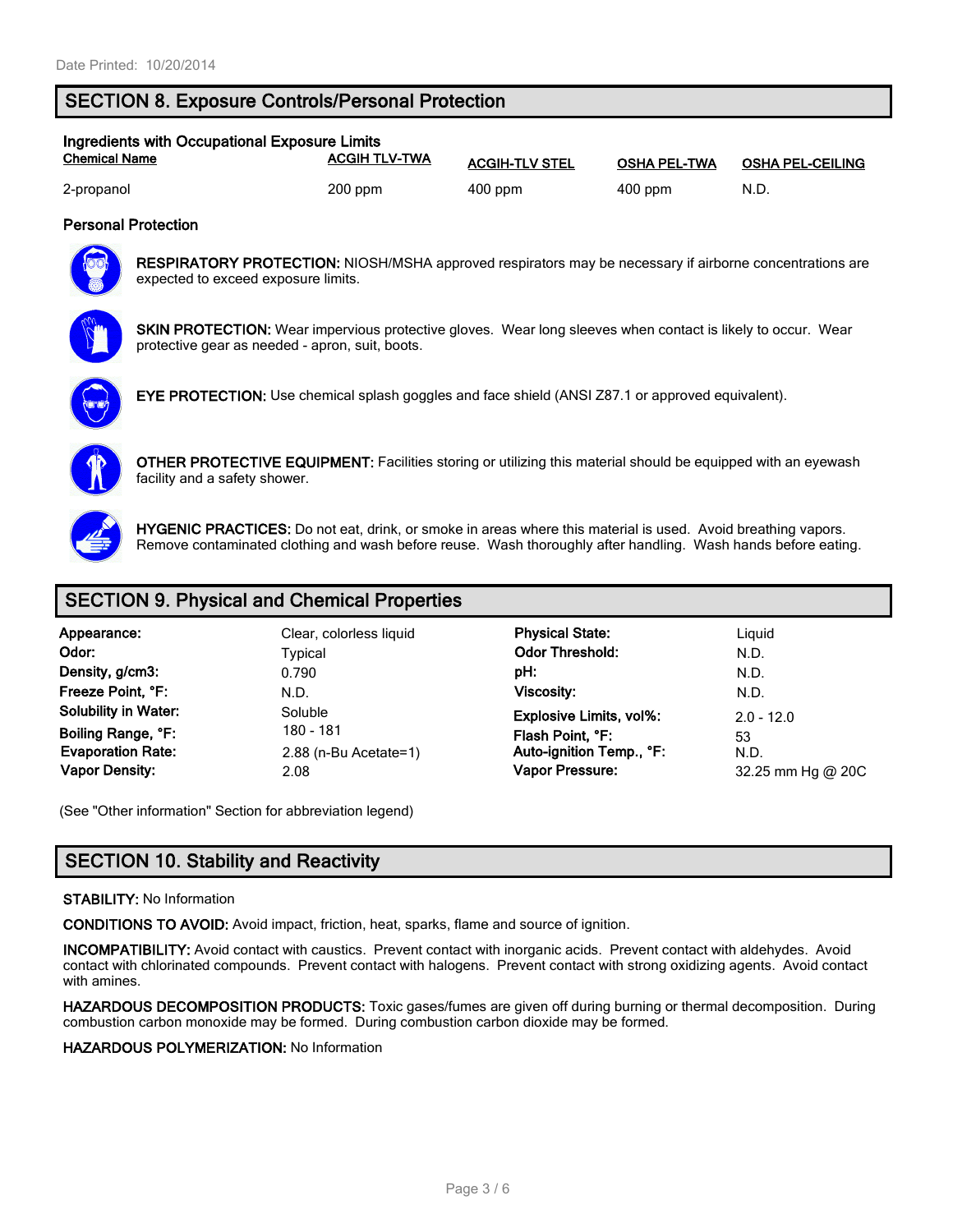#### SECTION 11. Toxicological Information



#### Information on Toxicological Effects

EFFECTS OF OVEREXPOSURE - INHALATION: Vapors can cause irritation of the respiratory tract. High concentrations can cause headache, nausea, weakness, lightheadedness, and stupor (CNS depression).

EFFECTS OF OVEREXPOSURE - SKIN CONTACT: May cause skin irritation. Prolonged or repeated contact can result in defatting and drying of the skin which may result in skin irritation and dermatitis (rash).

EFFECTS OF OVEREXPOSURE - EYE CONTACT: Moderately irritating to the eyes causing transient corneal injury.

EFFECTS OF OVEREXPOSURE - INGESTION: Harmful or fatal if liquid is aspirated into lungs. Incidentally swallowing small amounts as a result of normal handling operations is not likely to cause injury; however, swallowing larger amounts may cause injury. Overexposure may cause nausea, diarrhea, and/or vomiting. May cause central nervous system depression.

EFFECTS OF OVEREXPOSURE - CHRONIC HAZARDS: Overexposure may cause nervous system damage. Small amounts of liquid aspirated into the lungs during ingestion or from vomiting may cause chemical pneumonitis or pulmonary edema. Vapors irritating to eyes and respiratory tract. A component of this product is a potential hazard to the fetus.

Primary Route(s) of Entry: Eye Contact, Ingestion, Inhalation, Skin Contact

#### Acute Toxicity Values

The acute effects of this product have not been tested. Data on individual components are tabulated below:

| CAS-No. | Name according to EEC | Oral LD50, mg/kg | Dermal LD50, mg/kg | Vapor LC50, mg/L |
|---------|-----------------------|------------------|--------------------|------------------|
| 67-63-0 | 2-propanol            | 5.840            | >12.800            | >9988.0          |

### SECTION 12. Ecological Information

ECOLOGICAL INFORMATION: No Information

#### SECTION 13. Disposal Considerations

For more guidance and information contact our Waste Services Division at (262) 658-4000.



DISPOSAL METHOD: Dispose of waste in accordance with all local, state and federal regulations.

STEPS TO BE TAKEN IN CASE MATERIAL IS RELEASE OR SPILLED: Wear appropriate personal protective equipment. (See Exposure Controls / Personal Protection Section.)Eliminate all ignition sources. Prevent additional discharge of material if able to do so safely. Do not touch or walk through spilled material. Avoid runoff into storm sewers and ditches which lead to waterways. Ventilate spill area. Stay upwind of spill. A vapor supressing foam may be used to reduce vapors. If leak or spill has not ignited, use water spray to disperse the vapors. Collect spilled materials for disposal. Use only non-combustible material for clean-up. Use clean, non-sparking tools to collect absorbed materials. Absorb spill with inert material (e.g. dry sand or earth), then place in a chemical waste container. Recover by pumping (use an explosion proof or hand pump).

## SECTION 14. Transport Information

DOT Proper Shipping Name:

Isopropanol **Packing Group:** II

**DOT Hazard Class:** 2 3 **Hazard SubClass:** No Information **DOT UN/NA Number:** UN1219 **Resp. Guide Page:** 129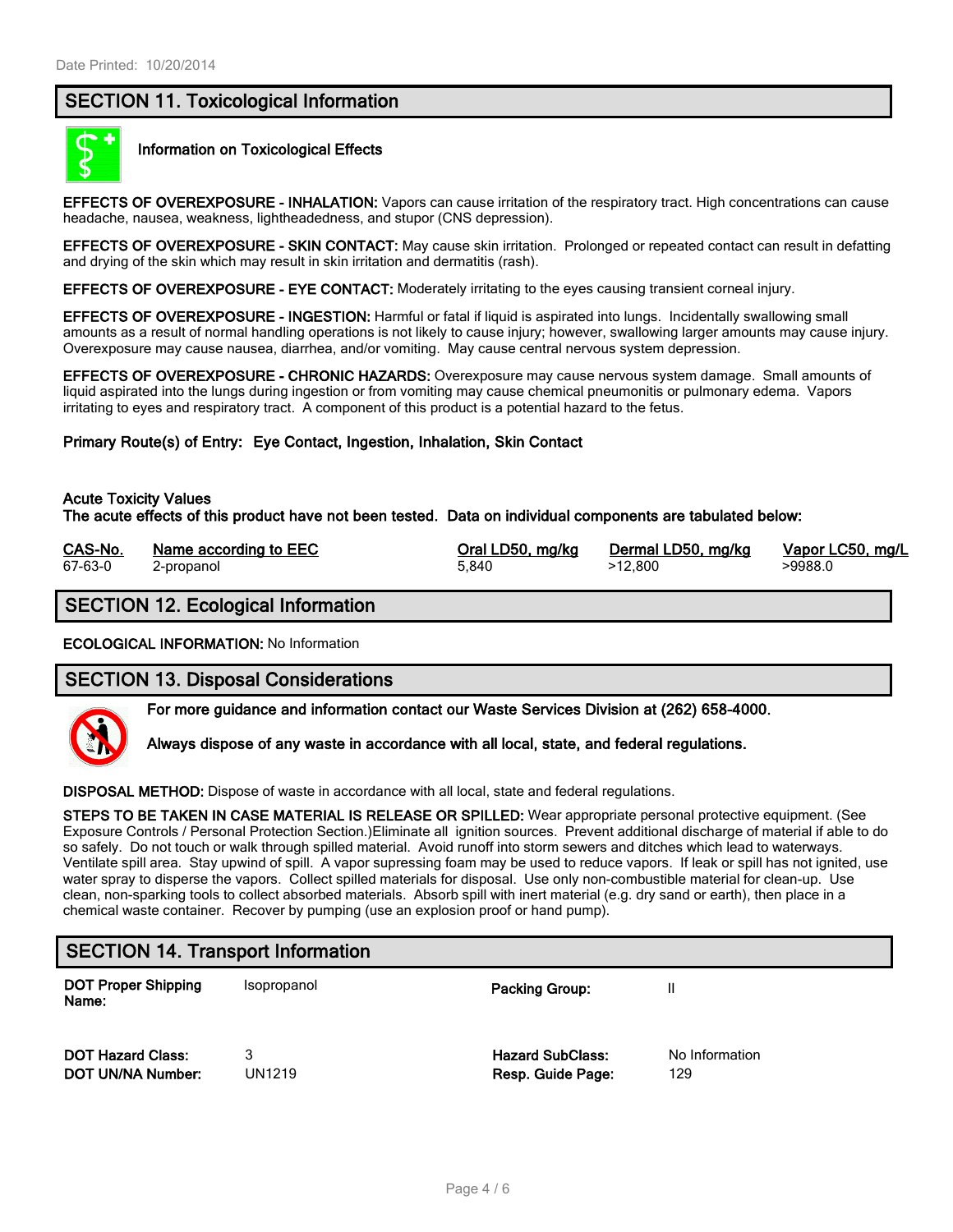#### SECTION 15. Regulatory Information

#### U.S. Federal Regulations:

#### CERCLA - SARA Hazard Category

This product has been reviewed according to the EPA 'Hazard Categories' promulgated under Sections 311 and 312 of the Superfund Amendment and Reauthorization Act of 1986 (SARA Title III) and is considered, under applicable definitions, to meet the following categories:

Fire Hazard, Acute Health Hazard, Chronic Health Hazard

#### SARA SECTION 313:

This product contains the following substances subject to the reporting requirements of Section 313 of Title III of the Superfund Amendment and Reauthorization Act of 1986 and 40 CFR part 372:

No Sara 313 components exist in this product.

#### TOXIC SUBSTANCES CONTROL ACT:

This product contains the following chemical substances subject to the reporting requirements of TSCA 12(B) if exported from the United States:

No TSCA components exist in this product.

#### U.S. State Regulations: NEW JERSEY RIGHT-TO-KNOW:

The following materials are non-hazardous, but are among the top five components in this product.

No NJ Right-To-Know components exist in this product.

#### PENNSYLVANIA RIGHT-TO-KNOW

The following non-hazardous ingredients are present in the product are at or greater than 3%.

No PA Right-To-Know components exist in this product.

#### CALIFORNIA PROPOSITION 65 CARCINOGENS

Warning: The following ingredients present in the product are known to the state of California to cause Cancer:

No Proposition 65 Carcinogens exist in this product.

#### CALIFORNIA PROPOSITION 65 REPRODUCTIVE TOXINS

Warning: The following ingredients present in the product are known to the state of California to cause birth defects, or other reproductive hazards.

No Proposition 65 Reproductive Toxins exist in this product.

#### International Regulations: As follows -

#### CANADIAN WHMIS:

This MSDS has been prepared in compliance with Controlled Product Regulations except for the use of the 16 headings.

WHMIS Class: No Information